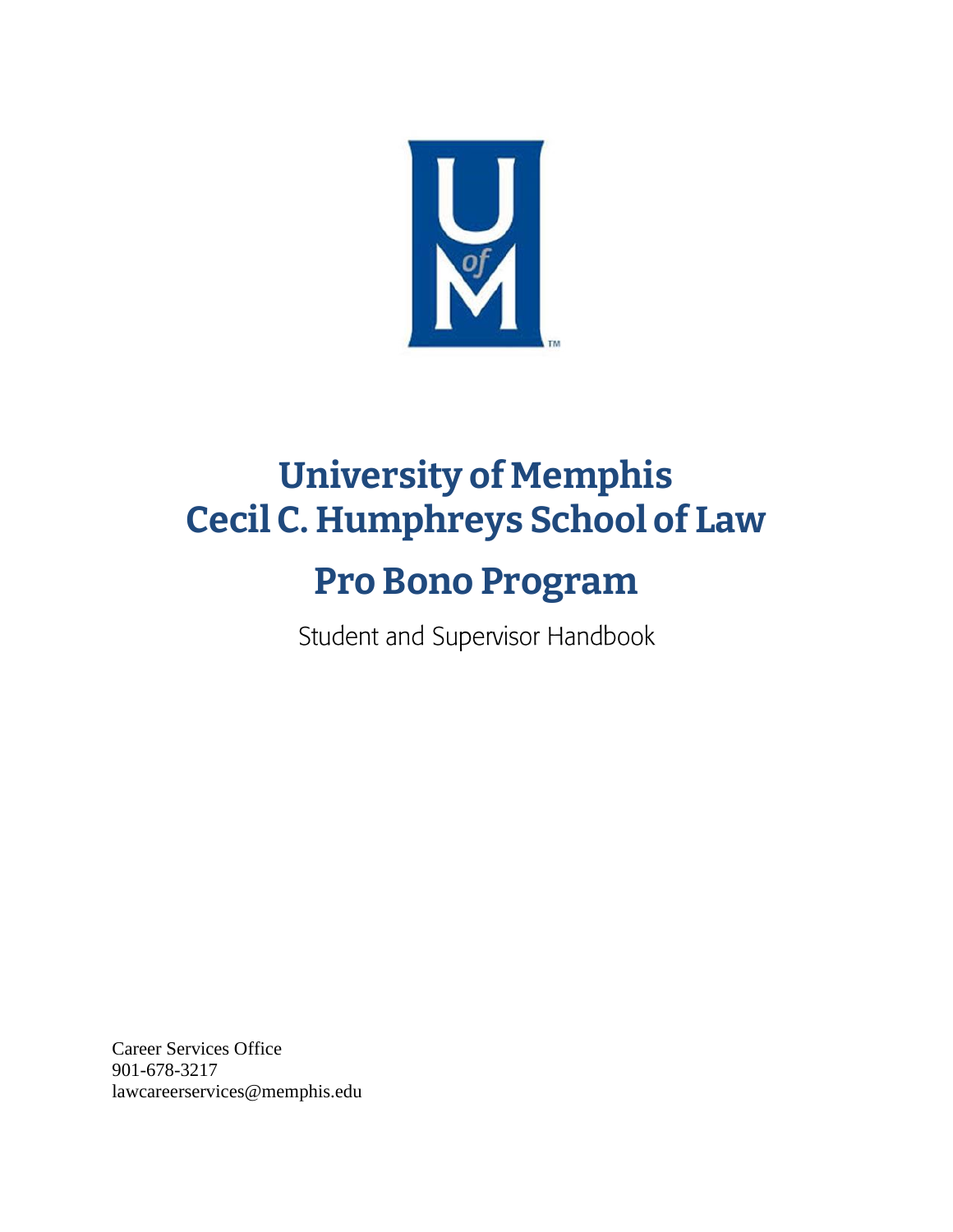## **INTRODUCTION**

At the heart of the legal profession is the ethical requirement that attorneys should pursue equal justice under the law. The University of Memphis Cecil C. Humphreys School of Law (hereinafter "Law School") commits to instilling this value in its students. Because access to justice is not free, lawyers have an obligation to provide pro bono services to those unable to afford counsel. Rule 6.1 of the Model Rules of Professional Conduct states that "[a] lawyer should aspire to render at least (50) hours of pro bono public legal services per year." The objective of the Law School's Pro Bono Program is to nurture this ethical obligation in students.

## **PRO BONO REQUIREMENT AND QUALIFICATIONS**

#### Pro Bono Graduation Requirement

As a condition of graduation, a student entering the Law School in fall 2012 or thereafter must perform forty (40) hours of supervised pro bono work. Students may receive pro bono graduation credit for no more than five (5) hours of pro bono work performed in the first semester of Law School. In order to receive credit beginning in the second semester, all first year law students must complete 15 hours of coursework, attend the Pro Bono Orientation, and complete the Pro Bono Pledge. May graduation candidates must complete all pro bono work by April 1 of their last semester. August graduation candidates must complete all pro bono work by July 1 of their last semester. December graduation candidates must complete all pro bono work by November 1 of their last semester.

Students will report their *pro bono* hours in the Career Services' Symplicity online platform. *Pro bono* hours will be independently verified. Students are required to comply with all applicable Honor Code requirements.

#### Pro Bono Service Defined

Pro bono service is a direct legal service that a student provides without compensation or academic credit. Pro bono service must be supervised by a licensed attorney. Some examples of pro bono work that qualify include:

- Unpaid work for a judge;
- Unpaid work for a government entity;
- Unpaid work for a legal aid or public interest organization, e.g., Memphis Area Legal Services Inc., Community Legal Center, Court Appointed Special Advocates Association (CASA);
- Unpaid work for a licensed attorney, law firm, or corporate counsel undertaken on behalf of a low-income individual who does not pay for the students' work or the work of a lawyer, firm, or corporate counsel for representation; or
- Pre-approved unpaid work for a nonprofit charitable organization that responds to a legal problem, e.g., work for a domestic violence shelter on orders of protection or a defender re-entry program that helps re-establish voting rights.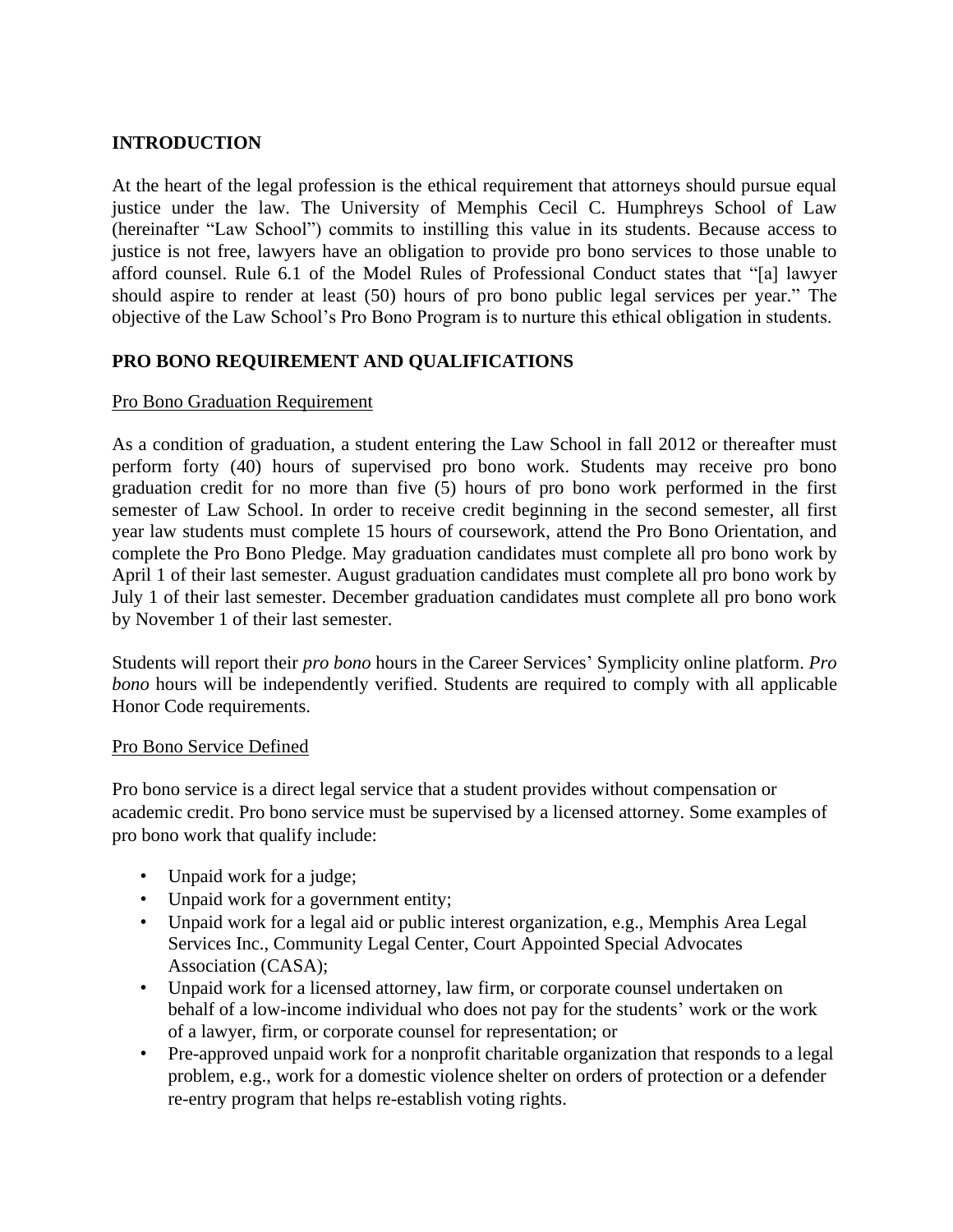## Pro Bono Work That Does Not Qualify

Pro bono service undertaken in an externship or legal clinic for academic credit does not fulfill the pro bono requirement. Service that a student performs on pro bono cases while in a paid position does not qualify. Service at a private firm that a student undertakes after completion of an internship *does* qualify for pro bono credit, so long as the student receives no compensation for the service and performs the service on a pro bono case or matter.

Student service in a Registered Student Organization ("RSO") does not count toward the pro bono requirement unless the service is a direct legal service. For example, a student will not receive credit for attending an RSO general meeting but may receive credit for participating in a service project that an RSO sponsors, e.g., Alternative Spring Break with PALS.

## Commuting, Training, and Observation Time

The hours that a student spends commuting to and from a placement site do not count toward fulfillment of the pro bono requirement. The time that a student spends in training or observing may count toward fulfillment of the pro bono requirement, so long as such time does not exceed 20 percent of the time that the student spends at a particular placement. The time spent in Pro Bono Orientation does not count toward fulfillment of the pro bono requirement.

# **PROCEDURE FOR RECEIVING PRO BONO CREDIT**

A student must comply with the following steps in order to receive pro bono credit:

- 1. Attend mandatory Pro Bono Orientation and complete the Pro Bono Pledge (although a student may receive credit for up to 5 hours of pro bono work during the first semester and before the orientation, so long as the other requirements are met).
- 2. Find a placement or placements by searching the pre-approved placement list or creating a new project.
	- a. Students needing assistance in finding a placement should contact the Career Services Office.
	- b. For any student-initiated project, the student must first submit a Student Initiated Project Form for pre-approval by the Career Services Office.
- 3. Secure a placement supervisor.
- 4. Meet with the placement supervisor to review the assignment, verify that there is no conflict of interest, and advise the supervisor of his or her responsibilities.
- 5. Perform pro bono work.
- 6. Report your hours on [Symplicity.](https://law-memphis-csm.symplicity.com/students/?signin_tab=0) Find the reporting form by clicking My Account, then Pro Bono.

# **Orientation**

All students must attend the Pro Bono Orientation before starting any service beyond the five (5) hours of service allowed during the first semester. The time spent in Pro Bono Orientation does not count toward the forty-hour pro bono requirement. The Career Services Office will offer Pro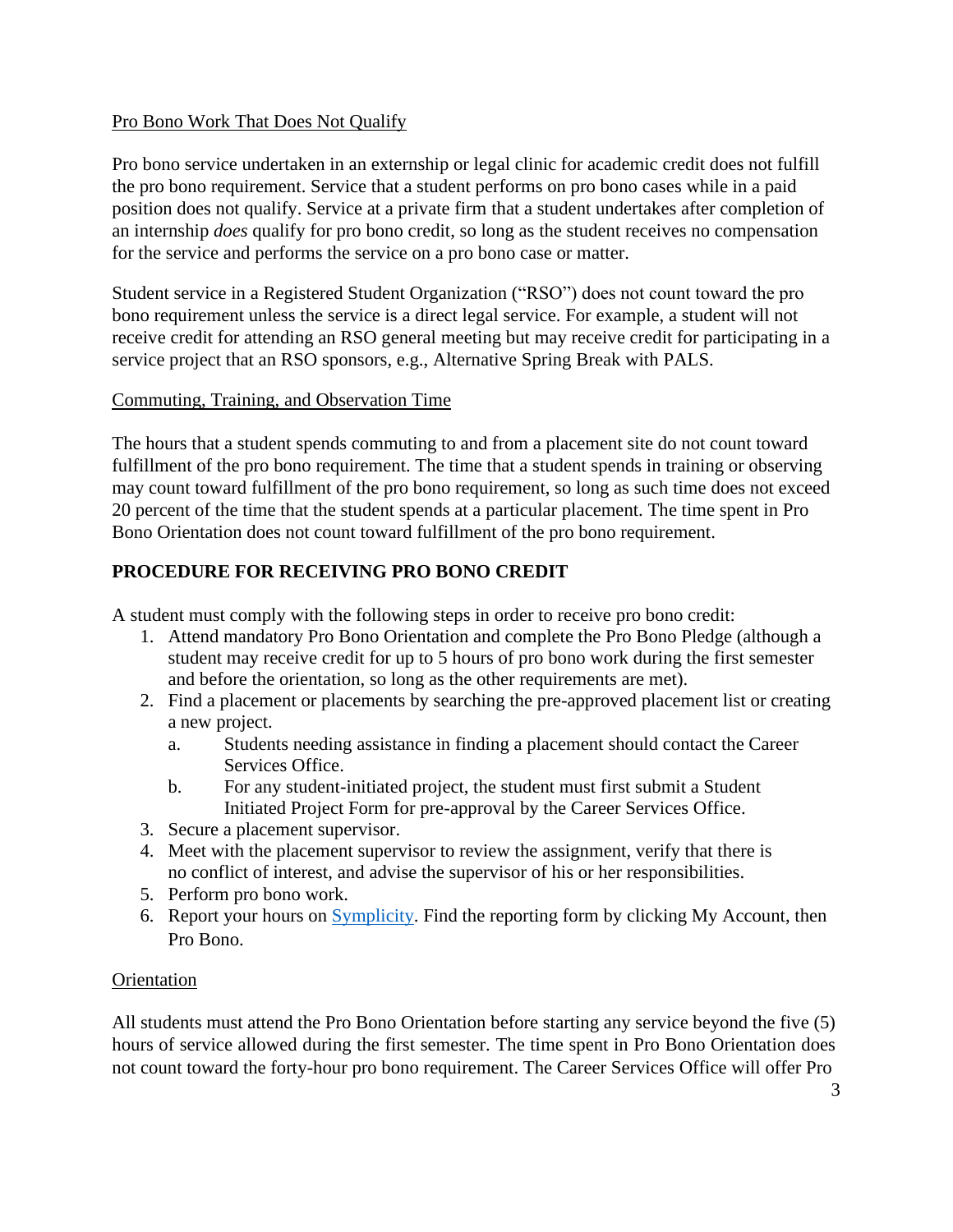Bono Orientation every year. During orientation, students will familiarize themselves with procedures necessary for receipt of pro bono credit. Upon completion of orientation, students must submit the Pro Bono Pledge.

# **FINDING A PRO BONO PLACEMENT**

## Placement Locations

Students may find placements by 1) searching the Pre-Approved Placements List, 2) taking advantage of pro bono opportunities publicized in On Legal Grounds or on Symplicity, or 3) by independently initiating and developing a project suited to their particular interests. If a student initiates a placement, the student must submit a Student Initiated Project Form and procure preapproval of the Career Services Office before starting service.

The Law School does not facilitate placements for students and, therefore, each student is ultimately responsible for finding a suitable placement or placements. The Pre-Approved Placements are entities which the Law School has determined will meet the pro bono requirement, but the Law School has no affiliation with the entities on the list. Students should meet with the Career Services Office to discuss suitable potential public service opportunities. Students are solely responsible and assume sole liability for their selected placement.

Students may choose to serve in several different placements. In fact, many students find it valuable to try out various types of law through their pro bono projects. The student is responsible for contacting the agency offering a placement and to offer his or her services on a volunteer basis. In the event a placement agency asks a student to commit more than forty hours, the student must complete the project and the number of hours of service to which he or she has agreed in order to receive pro bono credit.

#### Finding a Placement Supervisor

All qualifying pro bono work must be supervised by a licensed attorney. The student is responsible for finding a placement supervisor. A licensed attorney should supervise law-related pro bono work. Law students cannot act as a placement supervisor. Supervisors are responsible for training, assigning tasks, overseeing projects, and evaluating the student's performance.

#### Initial Placement Meeting

During a student's initial meeting with the placement supervisor, the student and supervisor should discuss the project in detail, establish deadlines, responsibilities, a work schedule, and identify any potential conflicts of interest. Students should make available the Pro Bono Handbook to their supervisor, if needed.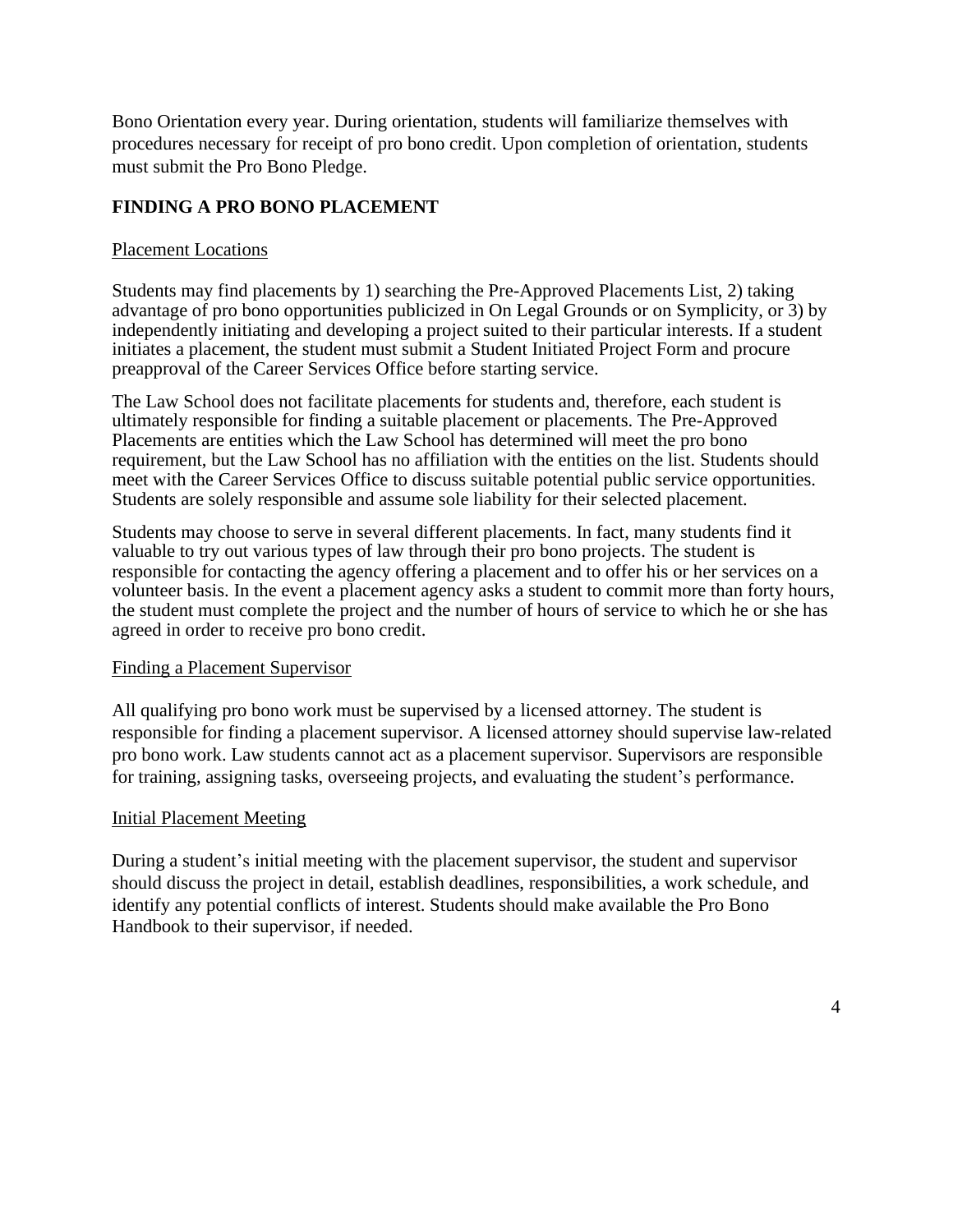## Reporting Hours

Students must submit the following information on Symplicity:

- 1. Pro Bono Pledge
- 2. If applicable: Students who initiate a pro bono project must submit a Student Initiated Project Form before starting service
- 3. Pro Bono Reporting Form on Symplicity

Failure to report hours and submit the required forms by the appropriate deadline will result in denial of credit for pro bono hours from the placement agency. Hours must be reported on Symplicity.

## **STUDENT AND SUPERVISOR RESPONSIBILITIES**

### Unauthorized Practice of Law

Supervisors and students must understand that law students are not authorized to practice law. Students may not, under any circumstance, provide legal advice, make appearances in court, or otherwise act as an attorney. No organization, program, individual, or client may rely on a student's work product in taking or forbearing legal actions. A student who is concerned that he or she has been asked to engage in the practice of law or is not subject to adequate supervision should contact the Career Services Office immediately.

#### Professionalism

Students are expected to perform service in a timely and professional manner. This includes dressing in a professional manner, being on time, informing the supervisor of student progress in performing assignments, meeting all assigned deadlines and expectations, providing competent service, and treating all individuals with respect.

#### Confidentiality

While performing pro bono service, students may work on active cases under the supervision of an attorney. Students should remember that this work is protected by the attorney-client privilege and subject to the confidentiality provision of the Rules of Professional Conduct. Students should familiarize themselves with these rules before beginning service.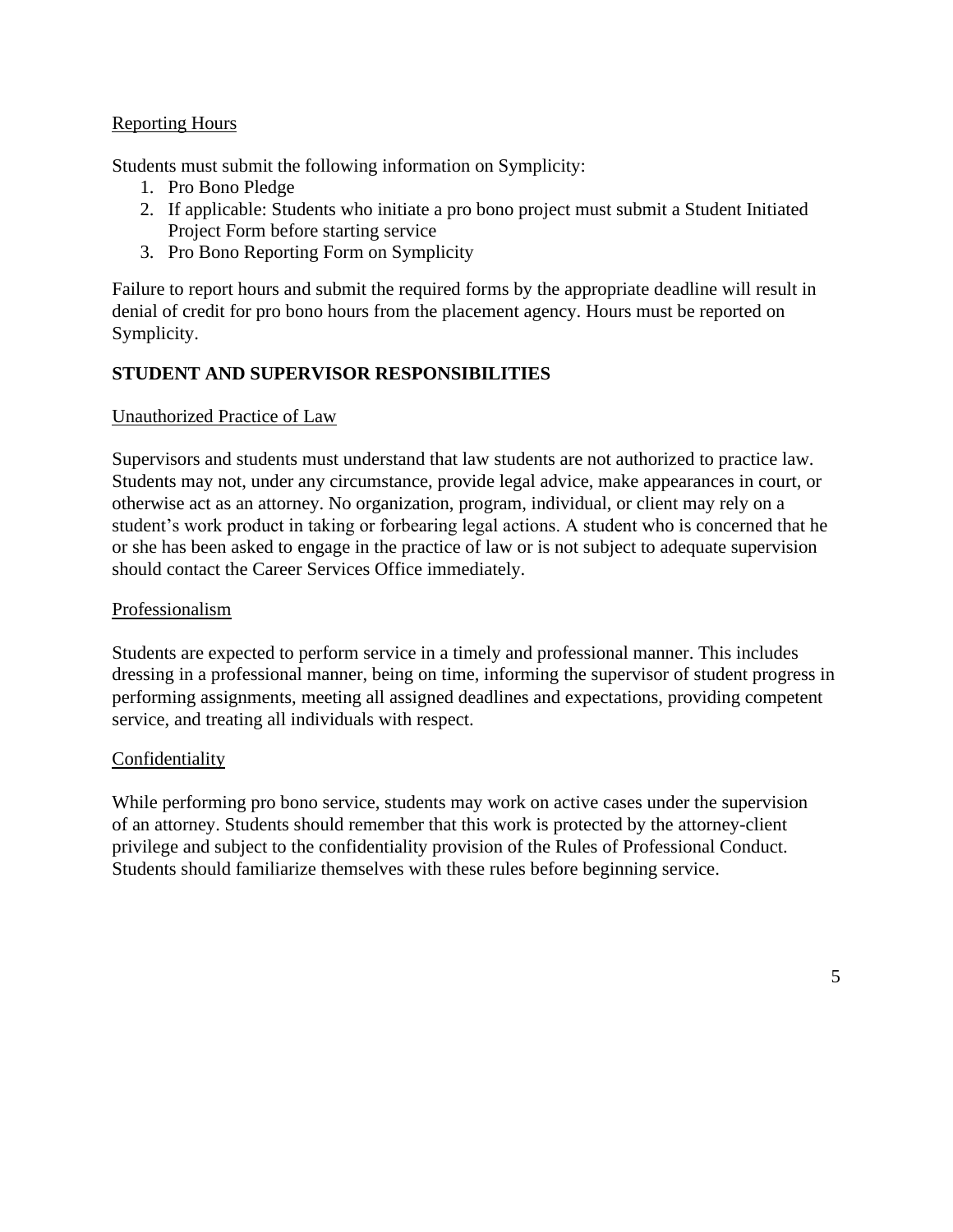# Conflict of Interest

During the initial placement meeting, students should identify and address any potential conflicts of interest arising from a case or matter. Although unusual, a conflict of interest arises when a student has competing responsibilities to a client, the court, or the student's own interest in remaining ethical. For example, a conflict of interest arises if a student previously represented or worked with a client with an interest adverse to those of a client who the student would represent in the pro bono placement. If questions regarding conflicts of interest should arise, a student should immediately address those concerns with the supervisor and with the Career Services Office.

# **INTERESTED PRO BONO PARTNERS**

Organizations, programs, or individuals interested in having law student volunteers should contact the Career Services Office to discuss the proposed pro bono opportunity.

# **FREQUENTLY ASKED QUESTIONS ABOUT THE PRO BONO PROGRAM**

- Q: Briefly, what is the pro bono requirement?
- A: Students must perform forty (40) hours of pro bono service in order to graduate from the Law School.
- Q: What happens if a student does not meet the forty-hour pro bono requirement?
- A: If a student does not meet the pro bono requirement, he or she will not be allowed to graduate, and the Law School will not certify him or her for admission to the Bar.
- Q: When can a student begin work on the pro bono graduation requirement?
- A: Students can perform up to five (5) hours of pro bono work during the first semester of the 1L year. In order to get credit for any additional pro bono hours, students must have completed 15 hours of coursework, attended the Pro Bono Orientation, and sign the Pro Bono Pledge.
- Q: What are the deadlines for completion of pro bono work?
- A: Students graduating in May must complete and report forty hours of service by April 1. Students graduating August must complete and report forty hours of service by June 1. Students graduating in December must complete and report forty hours of service by November 1.
- Q: Can a student fulfill the pro bono requirement outside of Memphis?
- A: Yes. While most students will probably serve in the Memphis area, students may find placements outside of the area, so long as the placements are preapproved. Thus, students can opt to perform pro bono service during the summer or over an academic break.